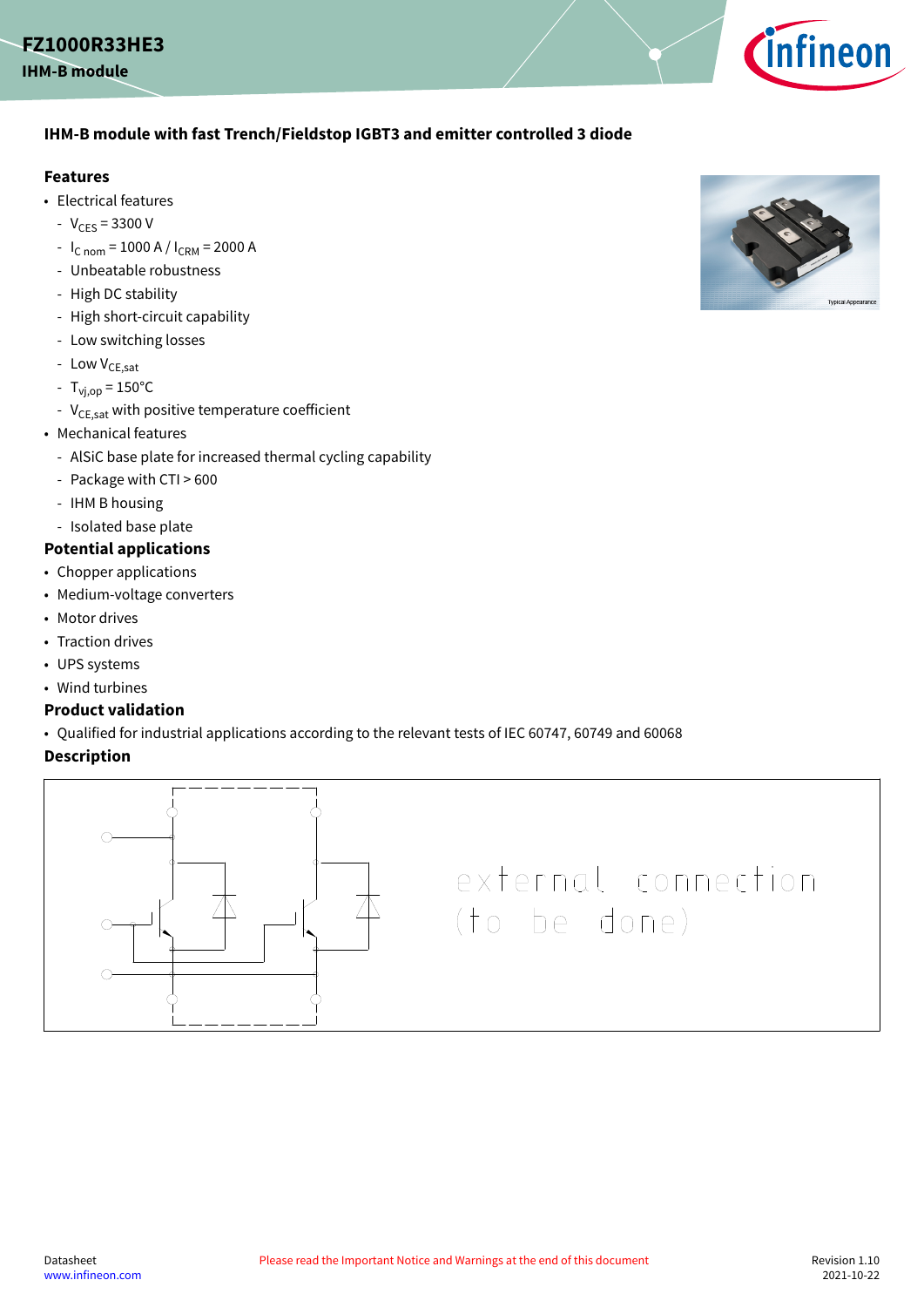# **FZ1000R33HE3**

**IHM-B module** 

Table of contents



### **Table of contents**

| $\mathbf{1}$   |  |
|----------------|--|
| $\mathbf{2}$   |  |
| 3              |  |
| 4              |  |
| 5              |  |
| 6              |  |
| $\overline{7}$ |  |
|                |  |
|                |  |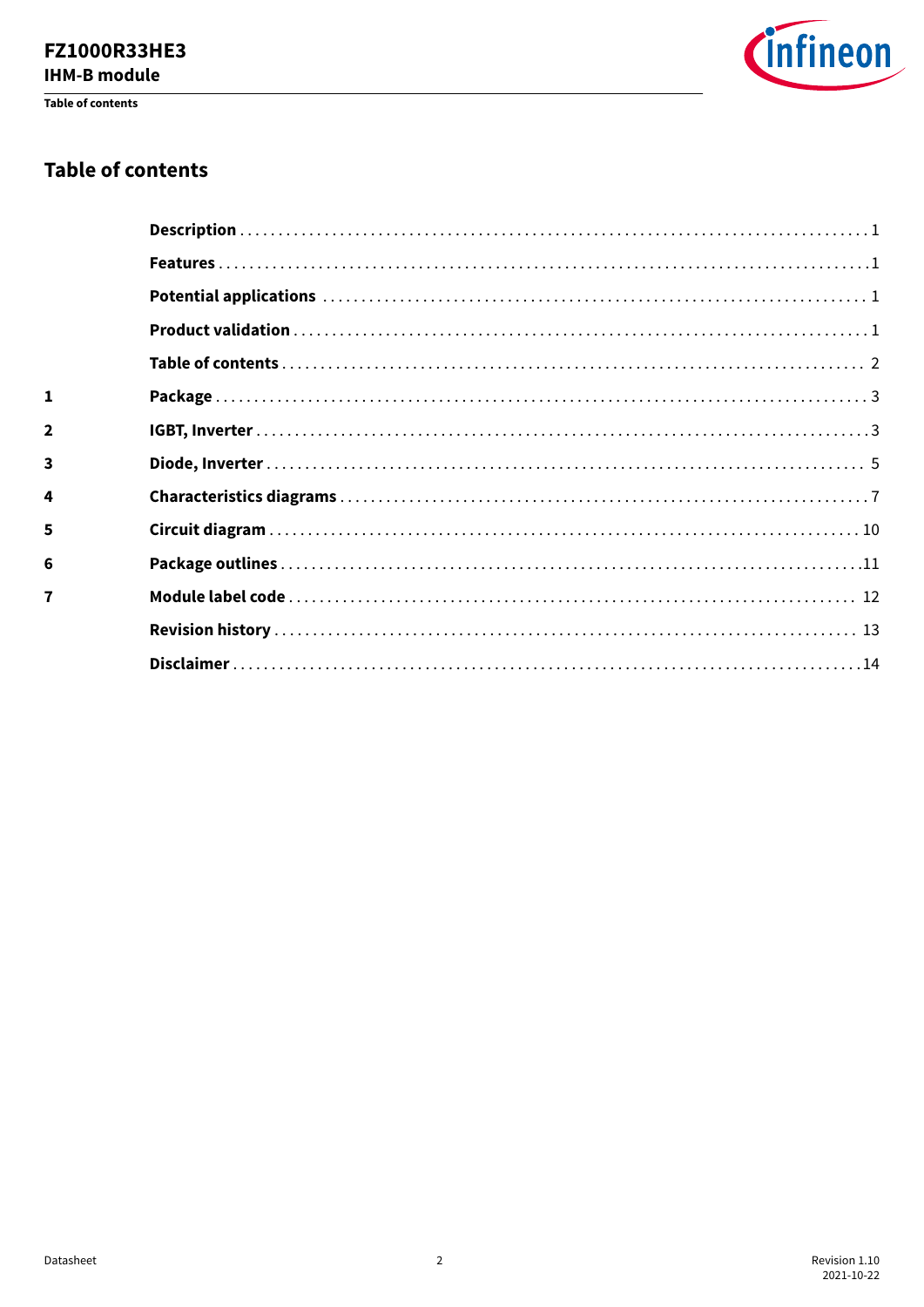<span id="page-2-0"></span>**1 Package**



## **1 Package**

### **Table 1 Insulation coordination**

| <b>Parameter</b>                        | Symbol             | Note or test condition               | <b>Values</b> | Unit |
|-----------------------------------------|--------------------|--------------------------------------|---------------|------|
| Isolation test voltage                  | V <sub>ISOL</sub>  | RMS, $f = 50$ Hz, $t = 1$ min        | 6.0           | kV   |
| Partial discharge extinction<br>voltage | $V_{\text{isol}}$  | RMS, $f = 50$ Hz, $Q_{PD} \le 10$ pC | 2.6           | kV   |
| DC stability                            | $V_{CE(D)}$        | $T_{\rm vi}$ =25°C, 100 Fit          | 2100          | ٧    |
| Material of module<br>baseplate         |                    |                                      | <b>AlSiC</b>  |      |
| Creepage distance                       | $d_{\text{Creep}}$ | terminal to heatsink                 | 32.2          | mm   |
| Clearance                               | $d_{\text{Clear}}$ | terminal to heatsink                 | 19.1          | mm   |
| Comparative tracking index              | CTI                |                                      | >600          |      |

#### **Table 2 Characteristic values**

| <b>Parameter</b>                            | Symbol           | Note or test condition                            |           |       | <b>Values</b> |      |           |
|---------------------------------------------|------------------|---------------------------------------------------|-----------|-------|---------------|------|-----------|
|                                             |                  |                                                   |           | Min.  | Typ.          | Max. |           |
| Stray inductance module                     | $L_{SCE}$        |                                                   |           |       | 9             |      | nH        |
| Module lead resistance,<br>terminals - chip | $R_{CC'+EE'}$    | $T_C = 25^{\circ}C$ , per switch                  |           |       | 0.19          |      | $m\Omega$ |
| Storage temperature                         | $T_{\text{stg}}$ |                                                   |           | $-40$ |               | 150  | °C        |
| Mounting torque for module<br>mounting      | M                | - Mounting according to<br>valid application note | M6, Screw | 4.25  |               | 5.75 | <b>Nm</b> |
| Terminal connection torque                  | M                | - Mounting according to                           | M4, Screw | 1.8   |               | 2.1  | <b>Nm</b> |
|                                             |                  | valid application note                            | M8, Screw | 8     |               | 10   |           |
| Weight                                      | G                |                                                   |           |       | 800           |      | g         |

### **2 IGBT, Inverter**

### **Table 3 Maximum rated values**

| <b>Parameter</b>                     | Symbol           | <b>Note or test condition</b> |                       | <b>Values</b> | Unit |
|--------------------------------------|------------------|-------------------------------|-----------------------|---------------|------|
| Collector-emitter voltage            | $V_{CES}$        |                               | $T_{\rm vi}$ = -40 °C | 3300          | ٧    |
|                                      |                  |                               | $T_{\rm vi}$ = 150 °C | 3300          |      |
| Continuous DC collector<br>current   | $I_{\text{CDC}}$ | $T_{\text{vi max}}$ = 150 °C  | $T_c$ = 95 °C         | 1000          | A    |
| Repetitive peak collector<br>current | $I_{CRM}$        | $t_{\rm P}$ = 1 ms            |                       | 2000          | Α    |
| Gate-emitter peak voltage            | $V_{\text{GES}}$ |                               |                       | ±20           | ٧    |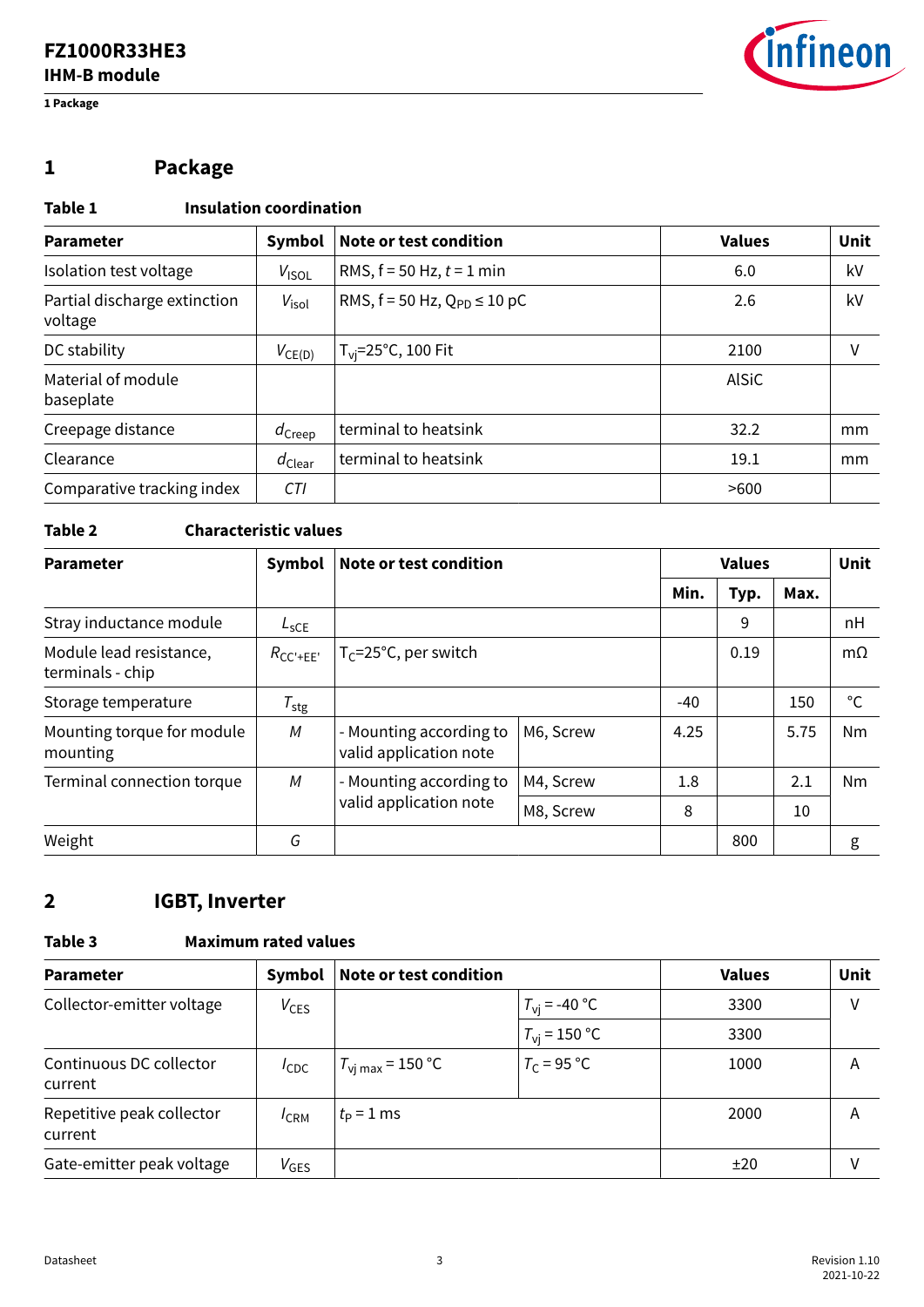**2 IGBT, Inverter**



#### **Table 4 Characteristic values**

| <b>Parameter</b>                     | Symbol                                                            | Note or test condition                                                                                                  |                                         | <b>Values</b> |       |      | <b>Unit</b> |
|--------------------------------------|-------------------------------------------------------------------|-------------------------------------------------------------------------------------------------------------------------|-----------------------------------------|---------------|-------|------|-------------|
|                                      |                                                                   |                                                                                                                         |                                         | Min.          | Typ.  | Max. |             |
| Collector-emitter saturation         | $V_{CE\, sat}$                                                    | $I_C$ = 1000 A, $V_{GE}$ = 15 V                                                                                         | $T_{\rm{VI}}$ = 25 °C                   |               | 2.55  | 3.10 | $\vee$      |
| voltage                              |                                                                   |                                                                                                                         | $T_{\rm vi}$ = 125 °C                   |               | 3.00  | 3.45 |             |
|                                      |                                                                   |                                                                                                                         | $T_{\rm vi}$ = 150 °C                   |               | 3.15  |      |             |
| Gate threshold voltage               | $V_{\mathsf{GEth}}$                                               | $I_C = 48$ mA, $V_{CE} = V_{GE}$ , $T_{vi} = 25$ °C                                                                     |                                         | 5.20          | 5.80  | 6.40 | V           |
| Gate charge                          | $Q_{\mathsf{G}}$                                                  | $V_{GE}$ = ±15 V, $V_{CE}$ = 1800 V                                                                                     |                                         |               | 28    |      | μC          |
| Internal gate resistor               | $R_{\text{Gint}}$                                                 | $T_{\rm vi}$ = 25 °C                                                                                                    |                                         |               | 0.63  |      | Ω           |
| Input capacitance                    | $C_{\text{ies}}$                                                  | $f = 1000$ kHz, $T_{\text{vi}} = 25$ °C, $V_{\text{CE}} = 25$ V, $V_{\text{GE}} = 0$ V                                  |                                         |               | 190   |      | nF          |
| Reverse transfer capacitance         | $C_{res}$                                                         | $f = 1000$ kHz, $T_{\text{vi}} = 25$ °C, $V_{\text{CE}} = 25$ V, $V_{\text{GE}} = 0$ V                                  |                                         |               | 4     |      | nF          |
| Collector-emitter cut-off<br>current | $I_{CES}$                                                         | $V_{CF}$ = 3300 V, $V_{GF}$ = 0 V                                                                                       | $T_{\rm vi}$ = 25 °C                    |               |       | 5    | mA          |
| Gate-emitter leakage current         | $I_{\text{GES}}$                                                  | $V_{CE}$ = 0 V, $V_{GE}$ = 20 V, $T_{vi}$ = 25 °C                                                                       |                                         |               |       | 400  | nA          |
| Turn-on delay time                   | $t_{\text{don}}$                                                  | $I_C = 1000$ A, $V_{CE} = 1800$ V, $T_{Vj} = 25$ °C                                                                     |                                         |               | 0.350 |      | μs          |
| (inductive load)                     |                                                                   | $V_{GE}$ = ±15 V,<br>$R_{\text{Gon}} = 0.71 \Omega$ ,<br>$C_{GE}$ = 220 nF                                              | $T_{\rm\scriptscriptstyle VI}$ = 125 °C |               | 0.380 |      |             |
|                                      |                                                                   |                                                                                                                         | $T_{\rm vi}$ = 150 °C                   |               | 0.380 |      |             |
| Rise time (inductive load)           | $t_{r}$                                                           | $I_{\rm C}$ = 1000 A, $V_{\rm CF}$ = 1800 V,<br>$V_{GE}$ = ±15 V,<br>$R_{\text{Gon}} = 0.71 \Omega$                     | $T_{\rm{vi}}$ = 25 °C                   |               | 0.350 |      | μs          |
|                                      |                                                                   |                                                                                                                         | $T_{\rm{vi}}$ = 125 °C                  |               | 0.380 |      |             |
|                                      |                                                                   | $C_{GE}$ = 220 nF                                                                                                       | $T_{\rm{vj}}$ = 150 °C                  |               | 0.380 |      |             |
| Turn-off delay time                  | $I_{\rm C}$ = 1000 A, $V_{\rm CF}$ = 1800 V,<br>$t_{\text{doff}}$ |                                                                                                                         | $T_{\rm{vi}}$ = 25 °C                   |               | 3.000 |      | μs          |
| (inductive load)                     |                                                                   | $V_{GE}$ = ±15 V, $R_{Goff}$ = 2.3 $\Omega$ ,<br>$C_{GE}$ = 220 nF                                                      | $T_{\rm{vj}}$ = 125 °C                  |               | 3.200 |      |             |
|                                      |                                                                   |                                                                                                                         | $T_{\rm vi}$ = 150 °C                   |               | 3.200 |      |             |
| Fall time (inductive load)           | $t_{\rm f}$                                                       | $I_{\rm C}$ = 1000 A, $V_{\rm CE}$ = 1800 V,                                                                            | $T_{\rm{vi}}$ = 25 °C                   |               | 0.300 |      | μs          |
|                                      |                                                                   | $V_{GF}$ = ±15 V, $R_{Goff}$ = 2.3 $\Omega$ ,                                                                           | $T_{\text{vj}}$ = 125 °C                |               | 0.350 |      |             |
|                                      |                                                                   | $C_{GE}$ = 220 nF                                                                                                       | $T_{\text{vi}}$ = 150 °C                |               | 0.350 |      |             |
| Turn-on time (resistive load)        | $t_{on_R}$                                                        | $I_{\rm C}$ = 500 A, $V_{\rm CE}$ = 2000 V,<br>$V_{GF}$ = ±15 V,<br>$R_{\text{Gon}} = 0.71 \Omega$<br>$C_{GE}$ = 220 nF | $T_{\rm{vi}}$ = 25 °C                   | 1.30          |       |      | μs          |
| Turn-on energy loss per              | $E_{\rm on}$                                                      | $I_{\rm C}$ = 1000 A, $V_{\rm CE}$ = 1800 V,                                                                            | $T_{\rm vi}$ = 25 °C                    |               | 1250  |      | mJ          |
| pulse                                |                                                                   | $L_{\sigma}$ = 85 nH, $V_{GE}$ = ±15 V,<br>$R_{\rm Gon} = 0.71 \Omega$ ,                                                | $T_{\rm vi}$ = 125 °C                   |               | 1700  |      |             |
|                                      |                                                                   | $C_{GE}$ = 220 nF, di/dt =<br>3000 A/µs (T <sub>vi</sub> = 150 °C)                                                      | $T_{\rm{vj}}$ = 150 °C                  |               | 1950  |      |             |

**(table continues...)**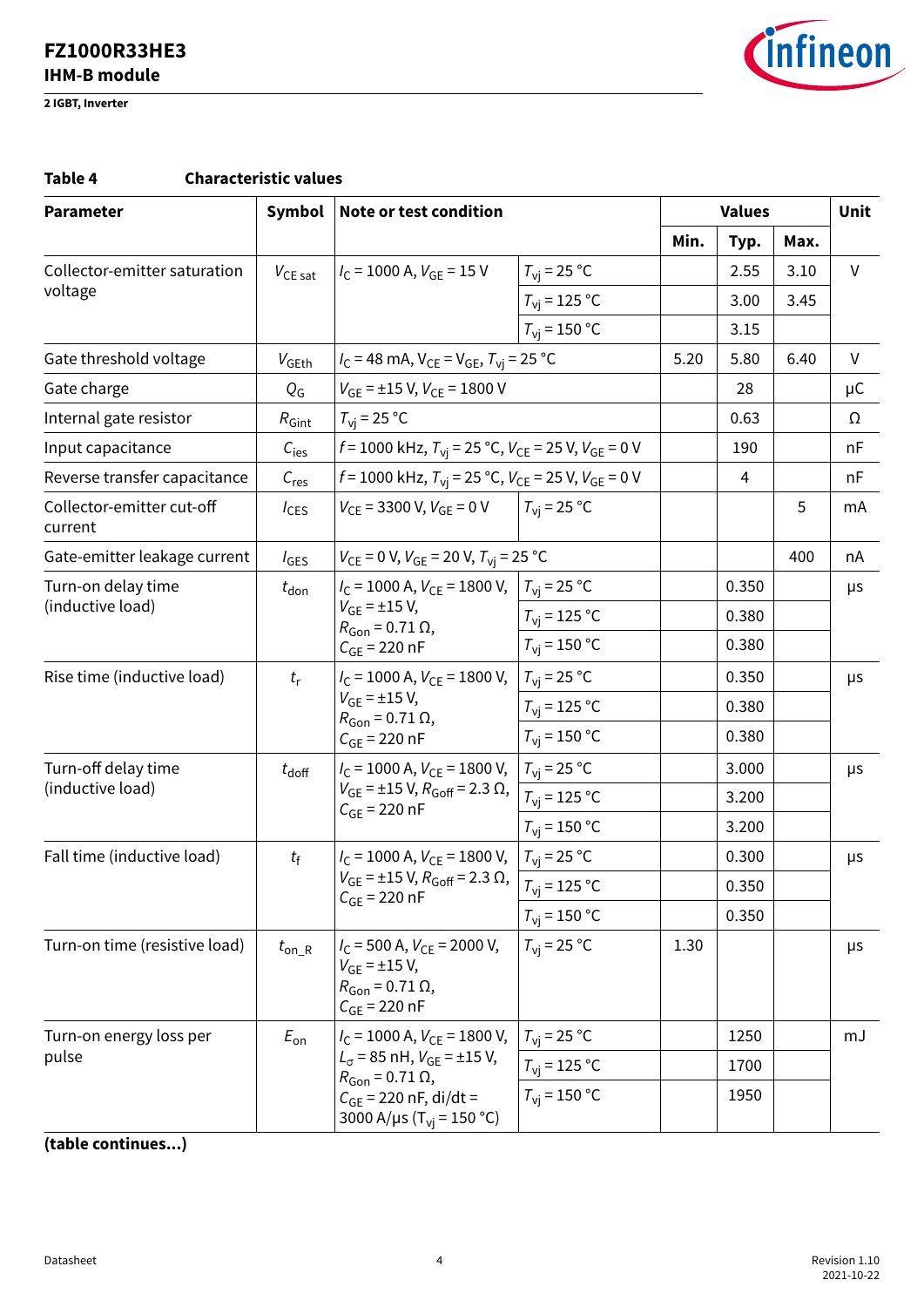<span id="page-4-0"></span>**3 Diode, Inverter**



| <b>Parameter</b>                          | Symbol                                                       | Note or test condition                                                              |                                                 |       | <b>Values</b> |      |      |
|-------------------------------------------|--------------------------------------------------------------|-------------------------------------------------------------------------------------|-------------------------------------------------|-------|---------------|------|------|
|                                           |                                                              |                                                                                     |                                                 |       |               | Max. |      |
| Turn-off energy loss per                  | $E_{\rm off}$                                                | $I_{\rm C}$ = 1000 A, $V_{\rm CE}$ = 1800 V,                                        | $T_{\rm vi}$ = 25 °C                            |       | 1050          |      | mJ   |
| pulse                                     |                                                              | $L_{\sigma}$ = 85 nH, $V_{GF}$ = ±15 V,<br>$R_{Goff}$ = 2.3 $\Omega$ ,              | $T_{\text{vi}}$ = 125 °C                        |       | 1400          |      |      |
|                                           | $C_{GF}$ = 220 nF, dv/dt =<br>2100 V/µs ( $T_{vi}$ = 150 °C) | $T_{\rm vi}$ = 150 °C                                                               |                                                 | 1550  |               |      |      |
| SC data                                   | $I_{SC}$                                                     | $V_{GE}$ $\leq$ 15 V, $V_{CC}$ = 2500 V,<br>$V_{CFmax} = V_{CFS} - L_{SCF} * di/dt$ | $t_P \leq 10 \,\mu s$ ,<br>$T_{\rm vi}$ =150 °C |       | 4200          |      | A    |
| Thermal resistance, junction<br>to case   | $R_{\text{thJC}}$                                            | per IGBT                                                                            |                                                 |       |               | 11.1 | K/kW |
| Thermal resistance, case to<br>heat sink  | $R_{thCH}$                                                   | per IGBT, $\lambda_{\text{grease}} = 1 \text{ W/(m*K)}$                             |                                                 |       | 14.5          |      | K/kW |
| Temperature under<br>switching conditions | $T_{\mathsf{v} \mathsf{op}}$                                 |                                                                                     |                                                 | $-40$ |               | 150  | °C   |

### **Table 4 (continued) Characteristic values**

### **3 Diode, Inverter**

### **Table 5 Maximum rated values**

| Symbol<br><b>Parameter</b>         |                    | Note or test condition     |                       | <b>Values</b> | Unit    |
|------------------------------------|--------------------|----------------------------|-----------------------|---------------|---------|
| Repetitive peak reverse            | $V_{RRM}$          |                            | $T_{\rm vi}$ = -40 °C | 3300          | V       |
| voltage                            |                    |                            | $T_{\rm vi}$ = 150 °C | 3300          |         |
| Continuous DC forward<br>current   | /F                 |                            |                       | 1000          | A       |
| Repetitive peak forward<br>current | $I_{\text{FRM}}$   | $t_{\rm P}$ = 1 ms         |                       | 2000          | A       |
| $12t$ - value                      | $l^2t$             | $t_P$ = 10 ms, $V_R$ = 0 V | $T_{\rm vj}$ = 125 °C | 260           | $kA^2s$ |
|                                    |                    |                            | $T_{\rm vi}$ = 150 °C | 245           |         |
| Maximum power dissipation          | $P_{\rm RQM}$      | $T_{\rm vi}$ = 150 °C      |                       | 1600          | kW      |
| Minimum turn-on time               | $t_{\text{onmin}}$ |                            |                       | 10            | μs      |

### **Table 6 Characteristic values**

| <b>Parameter</b> | Symbol      | Note or test condition         |                       | <b>Values</b> |      |      | Unit |
|------------------|-------------|--------------------------------|-----------------------|---------------|------|------|------|
|                  |             |                                |                       | Min.          | Typ. | Max. |      |
| Forward voltage  | $V_{\rm F}$ | $I_F = 1000$ A, $V_{GE} = 0$ V | $T_{\rm vi}$ = 25 °C  |               | 3.10 | 3.85 | ν    |
|                  |             |                                | $T_{\rm vi}$ = 125 °C |               | 2.75 | 3.25 |      |
|                  |             |                                | $T_{\rm vi}$ = 150 °C |               | 2.65 |      |      |

**(table continues...)**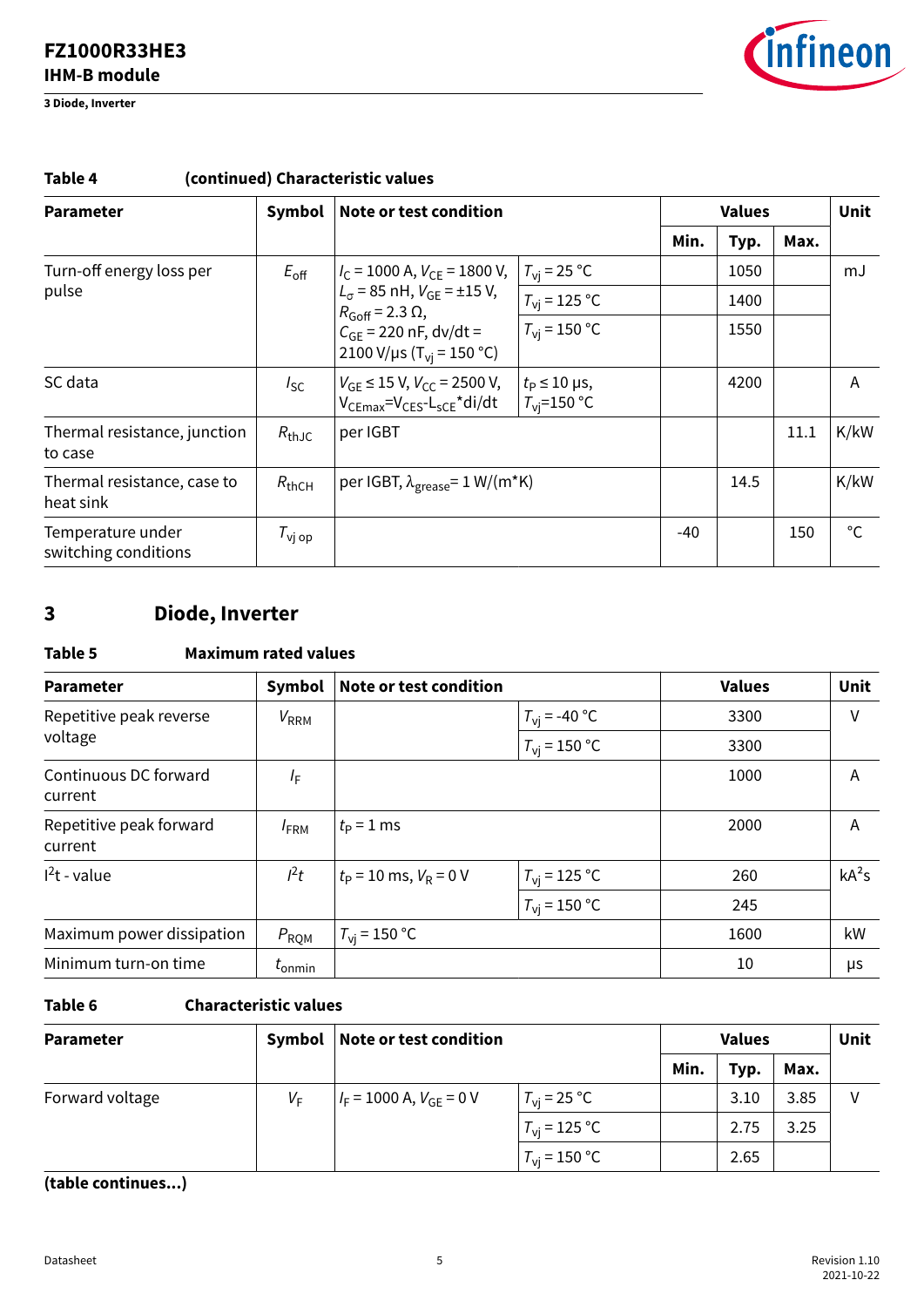**3 Diode, Inverter**



| <b>Parameter</b>                          | Symbol                                                                                                                                  | Note or test condition                                                                                              |                       |              | <b>Values</b> |      |              |
|-------------------------------------------|-----------------------------------------------------------------------------------------------------------------------------------------|---------------------------------------------------------------------------------------------------------------------|-----------------------|--------------|---------------|------|--------------|
|                                           |                                                                                                                                         |                                                                                                                     |                       | Min.<br>Typ. |               | Max. |              |
| Peak reverse recovery                     | $I_{\rm RM}$                                                                                                                            | $V_R$ = 1800 V, $I_F$ = 1000 A,                                                                                     | $T_{\rm vi}$ = 25 °C  |              | 1000          |      | A            |
| current                                   |                                                                                                                                         | $V_{GF}$ = -15 V, -di <sub>F</sub> /dt =<br>3000 A/µs ( $T_{\text{vi}}$ = 150 °C)                                   | $T_{\rm vi}$ = 125 °C |              | 1200          |      |              |
|                                           |                                                                                                                                         |                                                                                                                     | $T_{\rm vi}$ = 150 °C |              | 1250          |      |              |
| Recovered charge                          | $Q_{r}$                                                                                                                                 | $V_R$ = 1800 V, $I_F$ = 1000 A,<br>$V_{GF}$ = -15 V, -di <sub>F</sub> /dt =<br>3000 A/µs (T <sub>vi</sub> = 150 °C) | $T_{\rm vi}$ = 25 °C  |              | 450           |      | $\mu$ C      |
|                                           |                                                                                                                                         |                                                                                                                     | $T_{\rm vj}$ = 125 °C |              | 900           |      |              |
|                                           |                                                                                                                                         |                                                                                                                     | $T_{\rm vi}$ = 150 °C |              | 1050          |      |              |
| Reverse recovery energy                   | $V_R$ = 1800 V, $I_F$ = 1000 A,<br>$E_{\text{rec}}$<br>$V_{GF}$ = -15 V, -di <sub>F</sub> /dt =<br>3000 A/µs (T <sub>vi</sub> = 150 °C) | $T_{\rm vi}$ = 25 °C                                                                                                |                       | 450          |               | mJ   |              |
|                                           |                                                                                                                                         |                                                                                                                     | $T_{\rm vj}$ = 125 °C |              | 1100          |      |              |
|                                           |                                                                                                                                         |                                                                                                                     | $T_{\rm vi}$ = 150 °C |              | 1300          |      |              |
| Thermal resistance, junction<br>to case   | $R_{th,IC}$                                                                                                                             | per diode                                                                                                           |                       |              |               | 19.8 | K/kW         |
| Thermal resistance, case to<br>heat sink  | $R_{thCH}$                                                                                                                              | per diode, $\lambda_{\text{grease}} = 1 \text{ W/(m*K)}$                                                            |                       |              | 16.5          |      | K/kW         |
| Temperature under<br>switching conditions | $T_{\text{vj op}}$                                                                                                                      |                                                                                                                     |                       | $-40$        |               | 150  | $^{\circ}$ C |

### **Table 6 (continued) Characteristic values**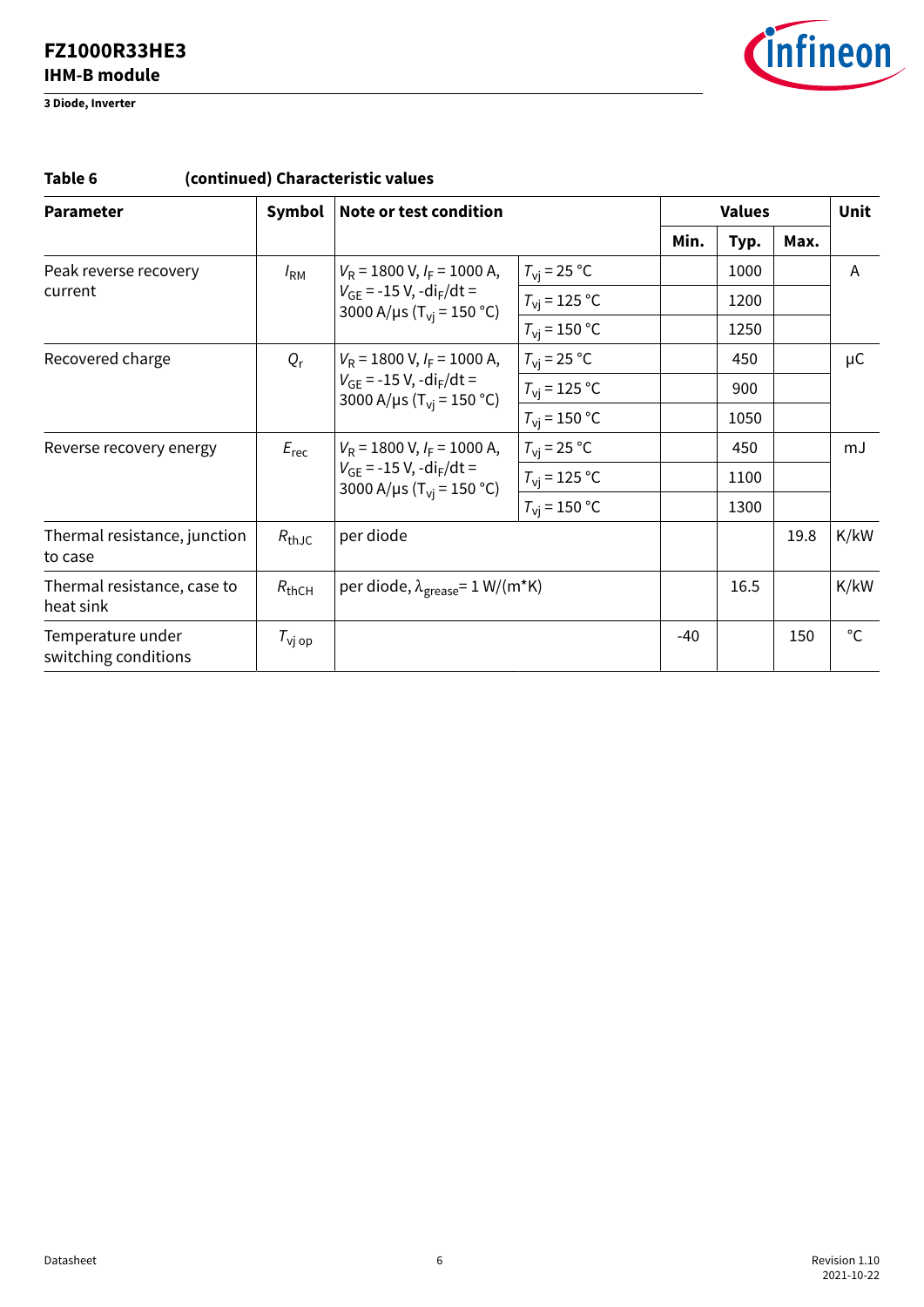<span id="page-6-0"></span>**4 Characteristics diagrams**



### **4 Characteristics diagrams**

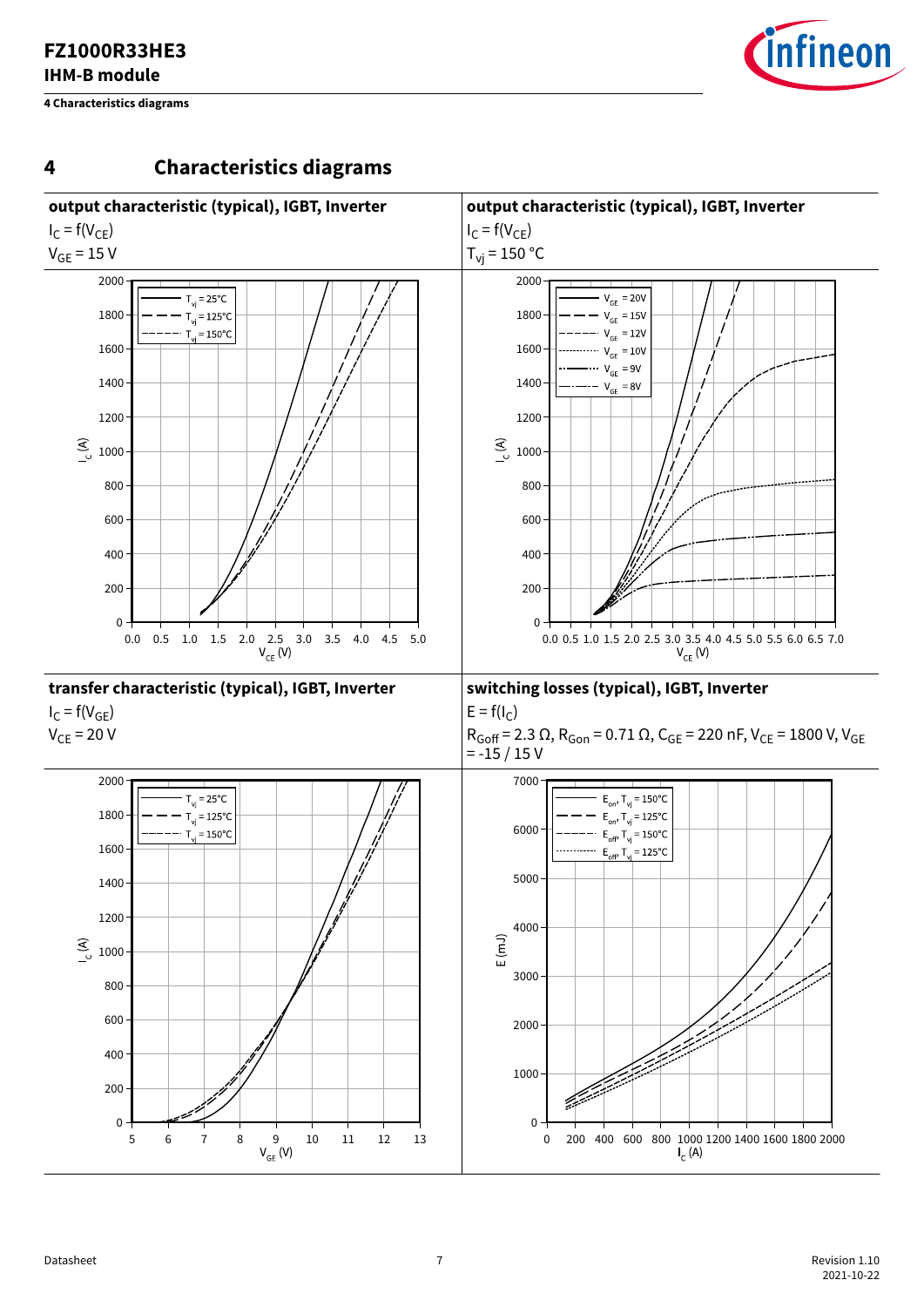

*infineon*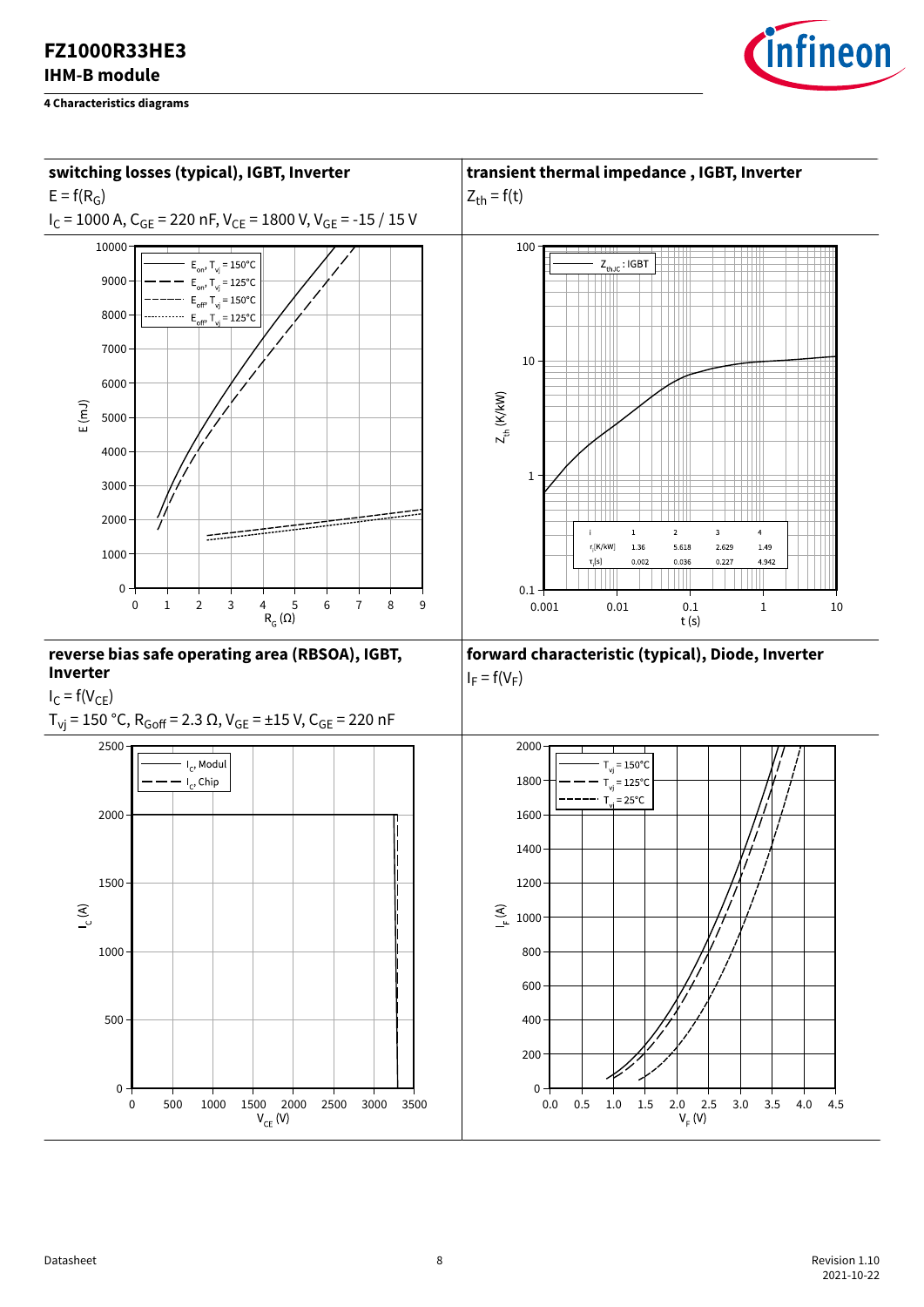

**FZ1000R33HE3**

*infineon*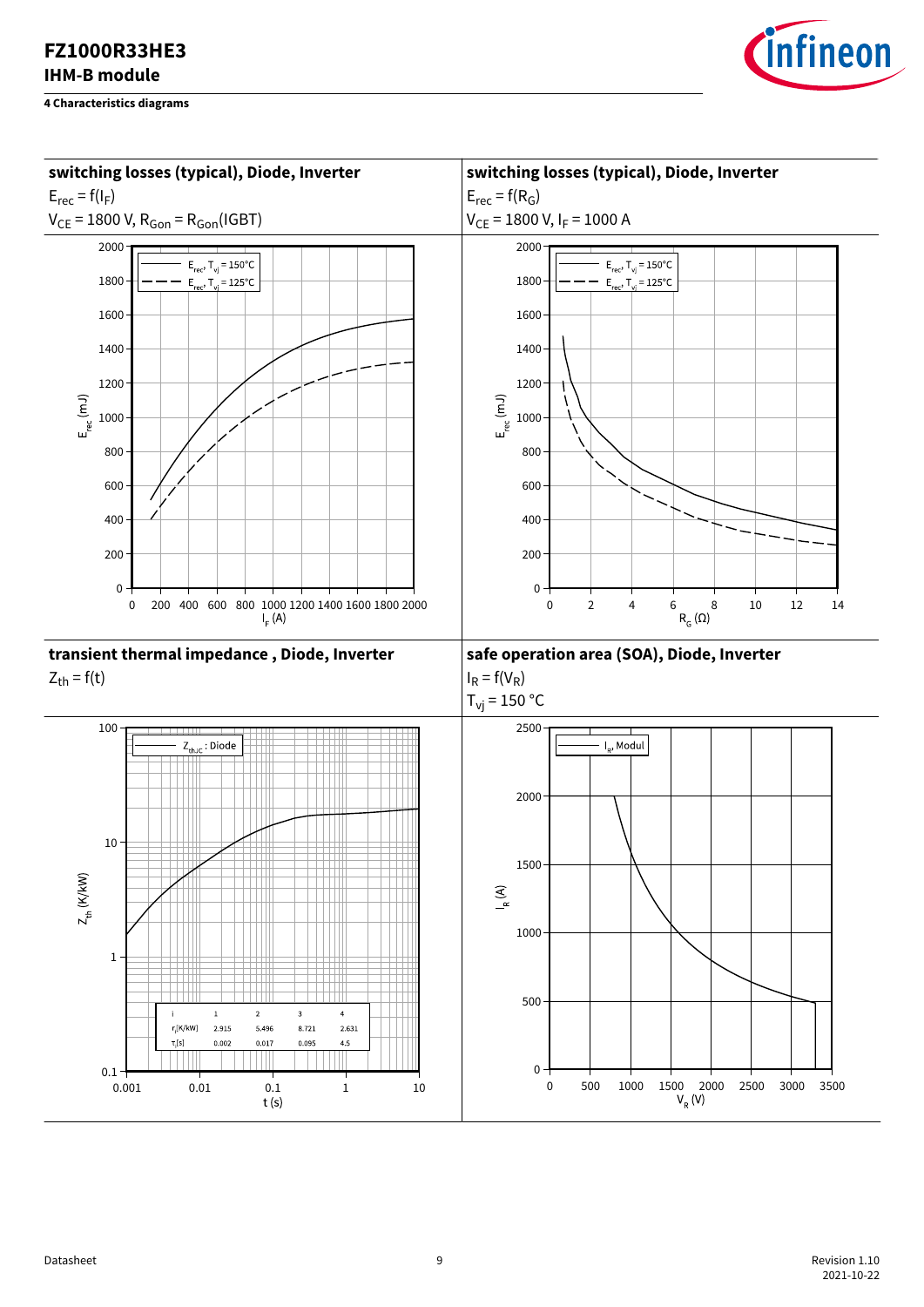<span id="page-9-0"></span>**5 Circuit diagram**



# **5 Circuit diagram**



**Figure 1**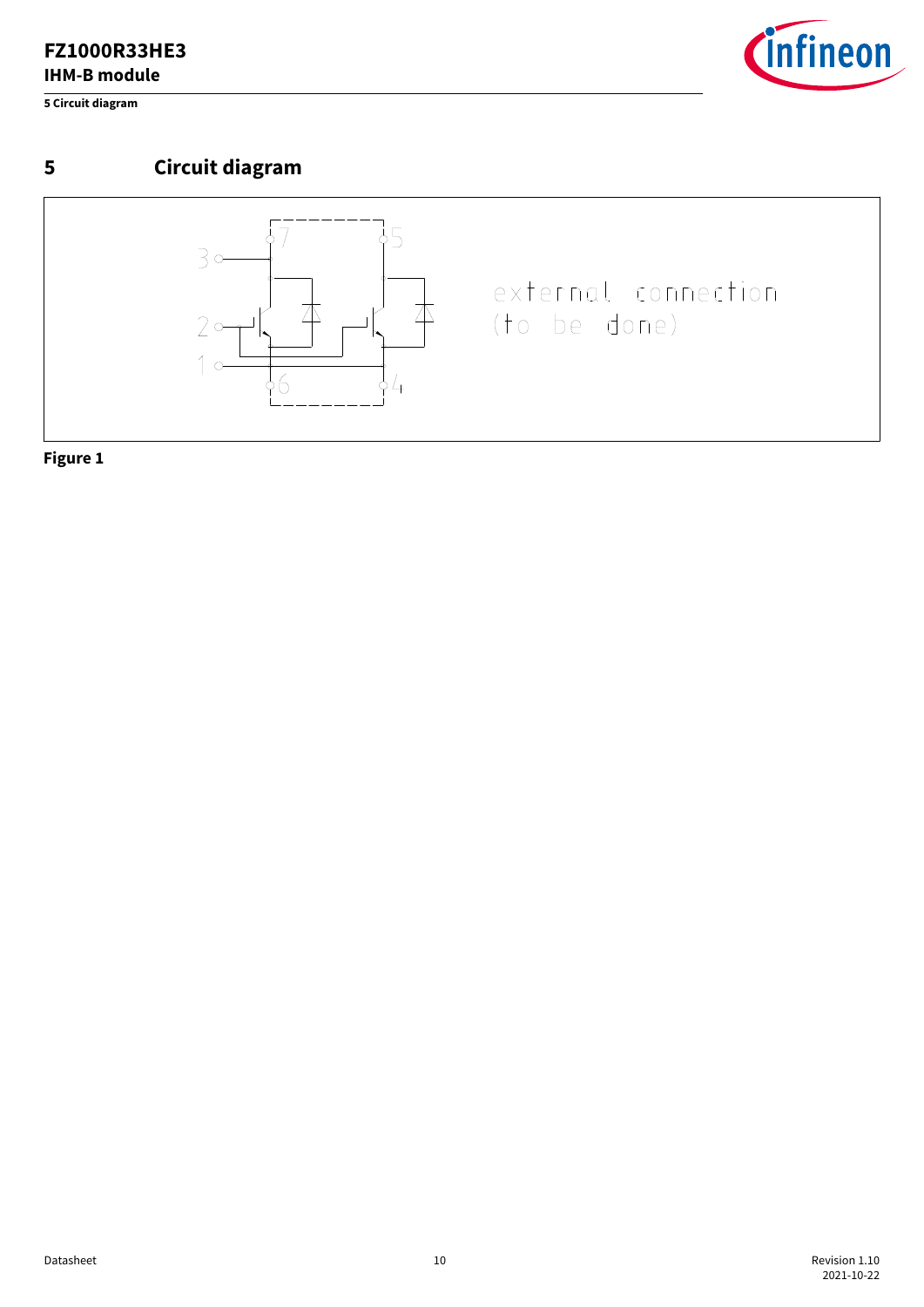<span id="page-10-0"></span>**6 Package outlines**







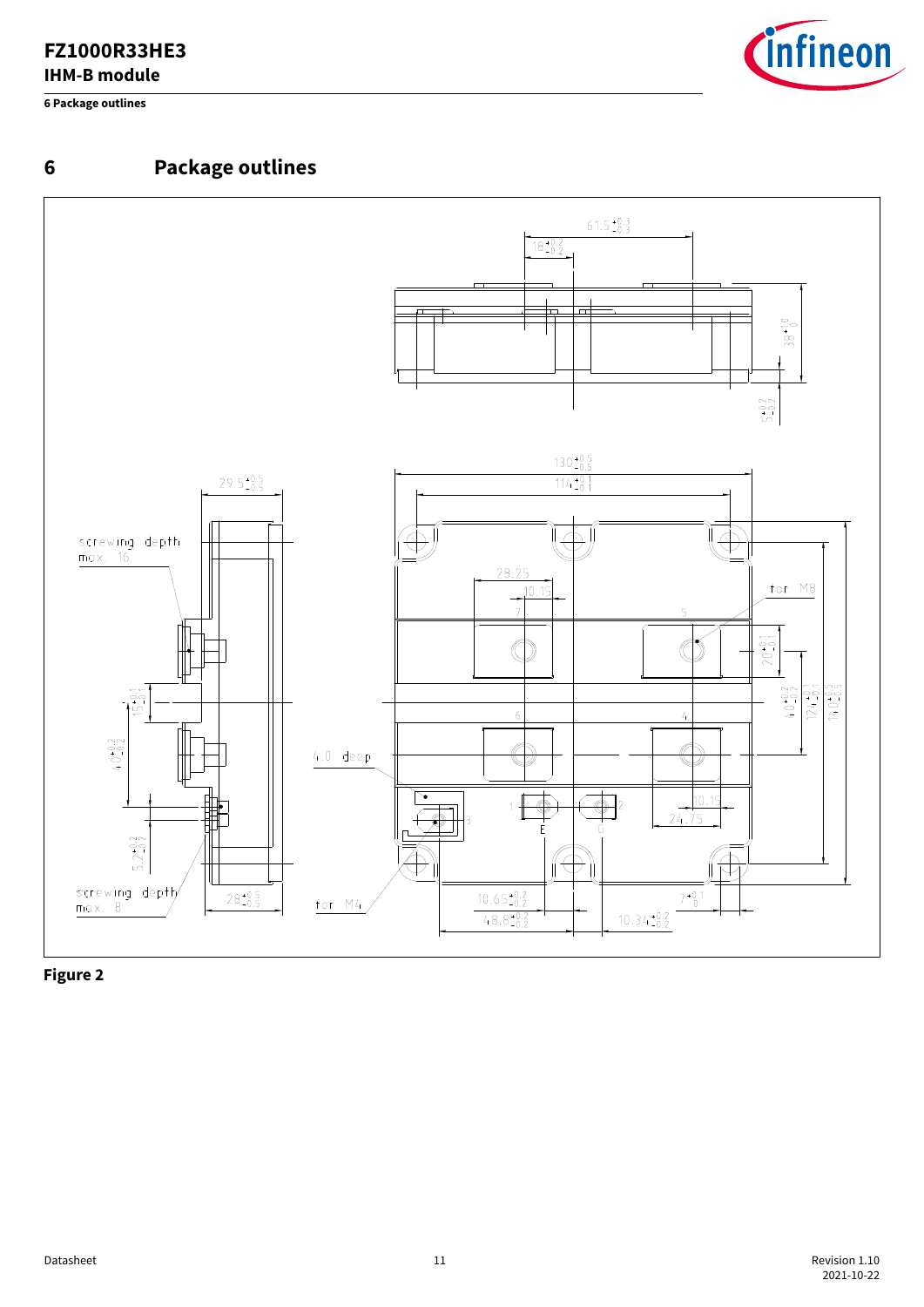<span id="page-11-0"></span>**7 Module label code**



### **7 Module label code**

| Code format  | Data Matrix                                                                                                                                        |                                                                     | Barcode Code128 |                                                    |
|--------------|----------------------------------------------------------------------------------------------------------------------------------------------------|---------------------------------------------------------------------|-----------------|----------------------------------------------------|
| Encoding     | <b>ASCII text</b>                                                                                                                                  |                                                                     | Code Set A      |                                                    |
| Symbol size  | 16x16                                                                                                                                              |                                                                     | 23 digits       |                                                    |
| Standard     | IEC24720 and IEC16022                                                                                                                              |                                                                     | IEC8859-1       |                                                    |
| Code content | Content<br>Module serial number<br>Module material number<br>Production order number<br>Date code (production year)<br>Date code (production week) | Digit<br>$1 - 5$<br>$6 - 11$<br>$12 - 19$<br>$20 - 21$<br>$22 - 23$ |                 | Example<br>71549<br>142846<br>55054991<br>15<br>30 |
| Example      | 71549142846550549911530                                                                                                                            |                                                                     |                 | 71549142846550549911530                            |

**Figure 3**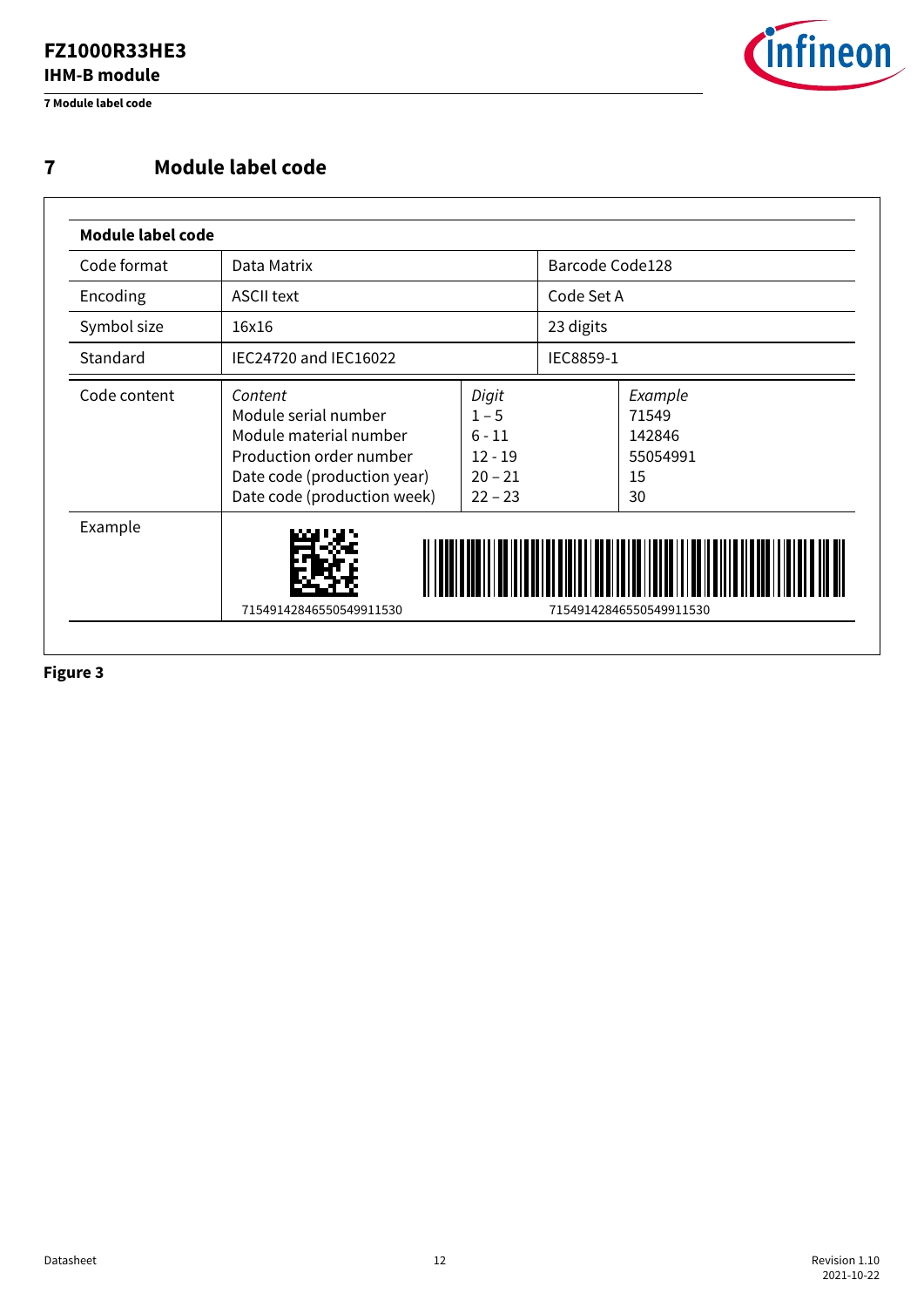<span id="page-12-0"></span>**Revision history**



# **Revision history**

| <b>Document revision</b> | Date of release | <b>Description of changes</b>                                                                                                                            |
|--------------------------|-----------------|----------------------------------------------------------------------------------------------------------------------------------------------------------|
| V1.0                     | 2007-10-11      | Target datasheet                                                                                                                                         |
| V1.1                     | 2007-11-02      | Target datasheet                                                                                                                                         |
| V1.2                     | 2008-02-06      | Target datasheet                                                                                                                                         |
| V <sub>2.0</sub>         | 2008-10-31      | Preliminary datasheet                                                                                                                                    |
| V2.1                     | 2010-04-26      | Preliminary datasheet                                                                                                                                    |
| V <sub>2.2</sub>         | 2010-07-16      | Preliminary datasheet                                                                                                                                    |
| V3.0                     | 2013-08-12      | Final datasheet                                                                                                                                          |
| V3.1                     | 2013-12-11      | Final datasheet                                                                                                                                          |
| V3.2                     | 2016-12-06      | Final datasheet                                                                                                                                          |
| V3.3                     | 2018-07-12      | Final datasheet                                                                                                                                          |
| V3.4                     | 2019-07-24      | Final datasheet                                                                                                                                          |
| n/a                      | 2020-09-01      | Datasheet migrated to a new system with a new layout and new revision<br>number schema: target or preliminary datasheet = 0.xy; final datasheet =<br>1xy |
| 1.10                     | 2021-10-22      | Final datasheet                                                                                                                                          |